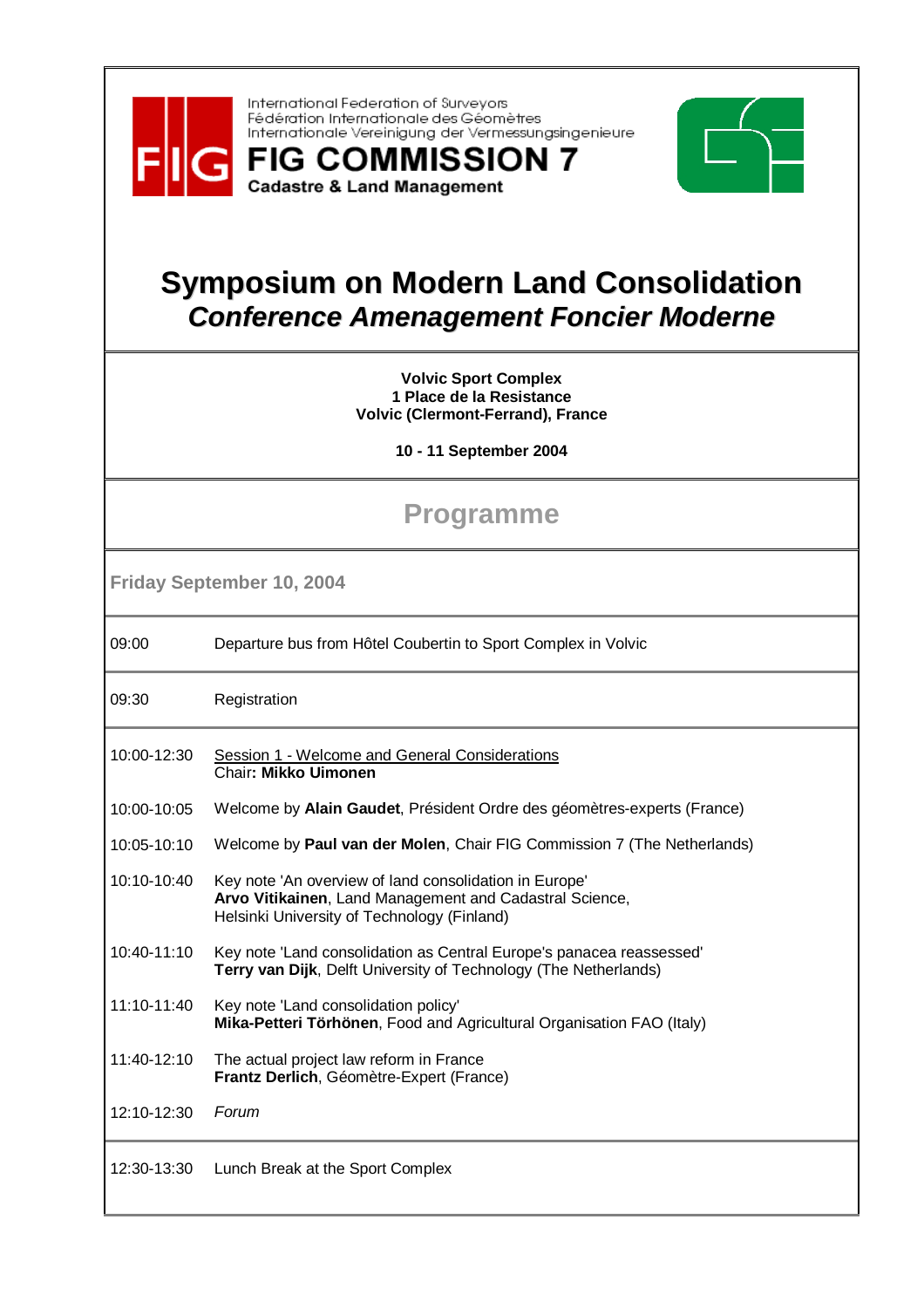| 13:30-15:00                        | Session 2 - The South European Experience<br><b>Chair: Frantz Derlich</b>                                                                                                                         |  |
|------------------------------------|---------------------------------------------------------------------------------------------------------------------------------------------------------------------------------------------------|--|
| 13:30-14:00                        | Land consolidation in France<br>Gérard Reigner, Géomètre-Expert (France)                                                                                                                          |  |
| 14:00-14:30                        | Concrete example of land consolidation connected to motorway passage<br>and development annexes<br>Robert Bergès, Géomètre-Expert (France)                                                        |  |
| 14:30-15:00                        | Farmland Consolidation in Korea,<br>Won-Jun Choi, Korea Cadastral Survey Corporation (Korea)                                                                                                      |  |
| 15:00-15:30                        | Tea Break                                                                                                                                                                                         |  |
| 15:30-17:30                        | Session 3 - Experiences in other countries<br>Chair: Christiaan Lemmen                                                                                                                            |  |
| 15:30-16:00                        | Land consolidation in Hungary, dream or reality?<br>András Osskó, Budapest Land Office (Hungary)                                                                                                  |  |
| 16:00-16:30                        | Modern land consolidation in the Netherlands<br>Adri van den Brink, Ministry of Agriculture, Nature and Food Quality,<br>Government Service for Land and Water Management (DLG) (The Netherlands) |  |
| 16:30-17:00                        | Modern Land Consolidation - recent trends on land consolidation in Germany<br>Joachim Thomas, Bezirksregierung Münster, Upper Land Consolidation Agency<br>NRW (Germany)                          |  |
| 17:00-17:30                        | Land consolidation in Kosovo and its impact on rural development<br>Murat Meha, Kosovo Cadastral Agency (Kosovo)                                                                                  |  |
| 18:00                              | Reception at the City Hall of Volvic                                                                                                                                                              |  |
| 20:00                              | Departure bus to Hôtel Coubertin                                                                                                                                                                  |  |
| <b>Saturday September 11, 2004</b> |                                                                                                                                                                                                   |  |
| 08:30                              | Departure bus from Hôtel Coubertin to Sport Complex in Volvic                                                                                                                                     |  |
| 09.00:10:30                        | Session 4 - Experiences in other countries<br>Chair: András Osskó                                                                                                                                 |  |
| 09:00:09:30                        | Preparation for land consolidation in Lithuania<br>Vilma Daugaliene, Land Management Department of the National Land Service<br>under the Ministry of Agriculture (Republic of Lithuania)         |  |
| 09:30-10:00                        | New developments in Sweden<br><b>Tommy Österberg, Swedesurvey AB (Sweden)</b>                                                                                                                     |  |
| 10:00-10:30                        | Land management and landscape in Poland<br>Adrianna Pulecka, Warsaw University of Technology (Poland)                                                                                             |  |
|                                    |                                                                                                                                                                                                   |  |